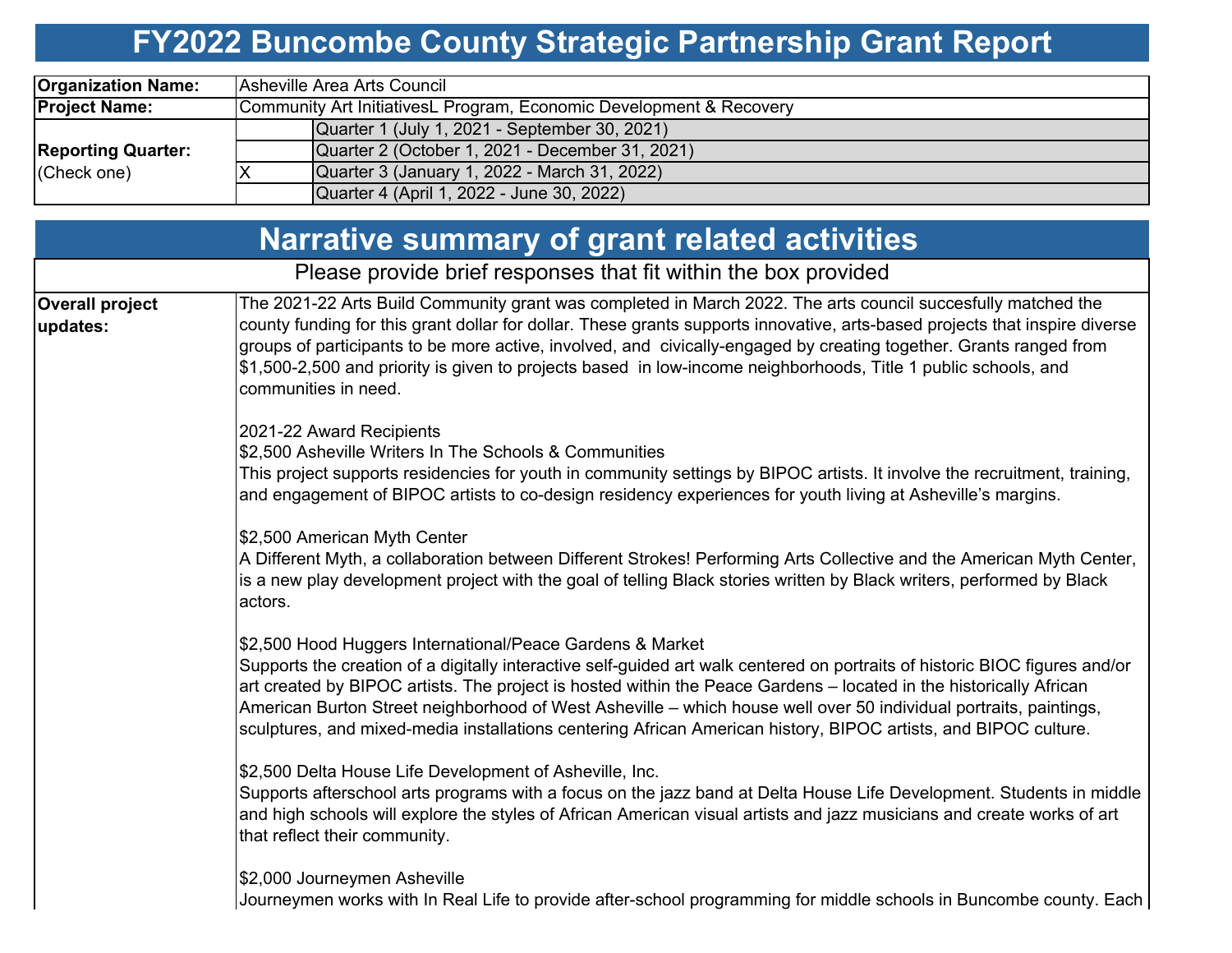|                                                | semester, they work with 7-12 boys at UNCA's S.T.E.A.M studio on an artistic crafts project. The goal is that each boy<br>leaves the program with a skills using hand/power tools, an awakened passion for artistic expression, and the<br>satisfaction of seeing a finished craft project of their own making.                                                                                                                                                                                                   |  |  |  |  |  |  |  |
|------------------------------------------------|-------------------------------------------------------------------------------------------------------------------------------------------------------------------------------------------------------------------------------------------------------------------------------------------------------------------------------------------------------------------------------------------------------------------------------------------------------------------------------------------------------------------|--|--|--|--|--|--|--|
|                                                | \$2,000 Youth Artists Empowered (YAE)<br>This project will use the power of art as a cathartic outlet to uplift, support and assist youth by providing six week group<br>sessions in art, creativity, self-expression, and empowerment through education and art centered experiences for 8-10<br>underserved youth, ages 10-18 with a concentration of youth from our Southside Community.                                                                                                                       |  |  |  |  |  |  |  |
|                                                | \$1,500 The Montford Moppets Youth Shakespeare Company<br>The Montford Moppets Youth Shakespeare Company has partnered with the City of Asheville to offer an 8-week<br>theater class to students in afterschool care at the Dr. Wesley Grant Sr. Southside Center. Classes meet once a week<br>for eight weeks and will give as many as 20 students ages 9-15 an introduction to theater through games and scene<br>play. The program culminates in a showcase performance for the students' peers and families. |  |  |  |  |  |  |  |
|                                                | Please note: The Americans for the Arts Economic & Prosperity Report 6 has been delayed and will begin in May 2022.<br>The final report which was originally scheduled to come out in May 2023 will now be published in September 2023.                                                                                                                                                                                                                                                                           |  |  |  |  |  |  |  |
|                                                |                                                                                                                                                                                                                                                                                                                                                                                                                                                                                                                   |  |  |  |  |  |  |  |
| <b>Activities related to</b>                   | The arts council board approved an equity strategy plan at their August 2021 meeting and an FY22 equity plan at their<br>September 2021 meeting.                                                                                                                                                                                                                                                                                                                                                                  |  |  |  |  |  |  |  |
| increasing equity,<br>diversity and inclusion: |                                                                                                                                                                                                                                                                                                                                                                                                                                                                                                                   |  |  |  |  |  |  |  |
|                                                | AAAC is taking proactive steps to be a leader for equity within the local arts sector. The Arts Coalition has an arts<br>equity community, and arts equity is the topic of on of the panels at this year's Creative Sector Summit.                                                                                                                                                                                                                                                                                |  |  |  |  |  |  |  |
|                                                | https://ashevillearts.com/arts-coalition/                                                                                                                                                                                                                                                                                                                                                                                                                                                                         |  |  |  |  |  |  |  |
|                                                | https://ashevillearts.com/summit/                                                                                                                                                                                                                                                                                                                                                                                                                                                                                 |  |  |  |  |  |  |  |
| <b>Activities related to</b>                   | The arts council was able to add a new Assistant Director in July 2021, and moved into an office space in the Center                                                                                                                                                                                                                                                                                                                                                                                              |  |  |  |  |  |  |  |
| increasing operational                         | for Craft's cowork space in October 2021. AAAC has also approved a new business planning process to ensure                                                                                                                                                                                                                                                                                                                                                                                                        |  |  |  |  |  |  |  |
| excellence:                                    | effective, efficient, and sustainable growth over the next 3 years.                                                                                                                                                                                                                                                                                                                                                                                                                                               |  |  |  |  |  |  |  |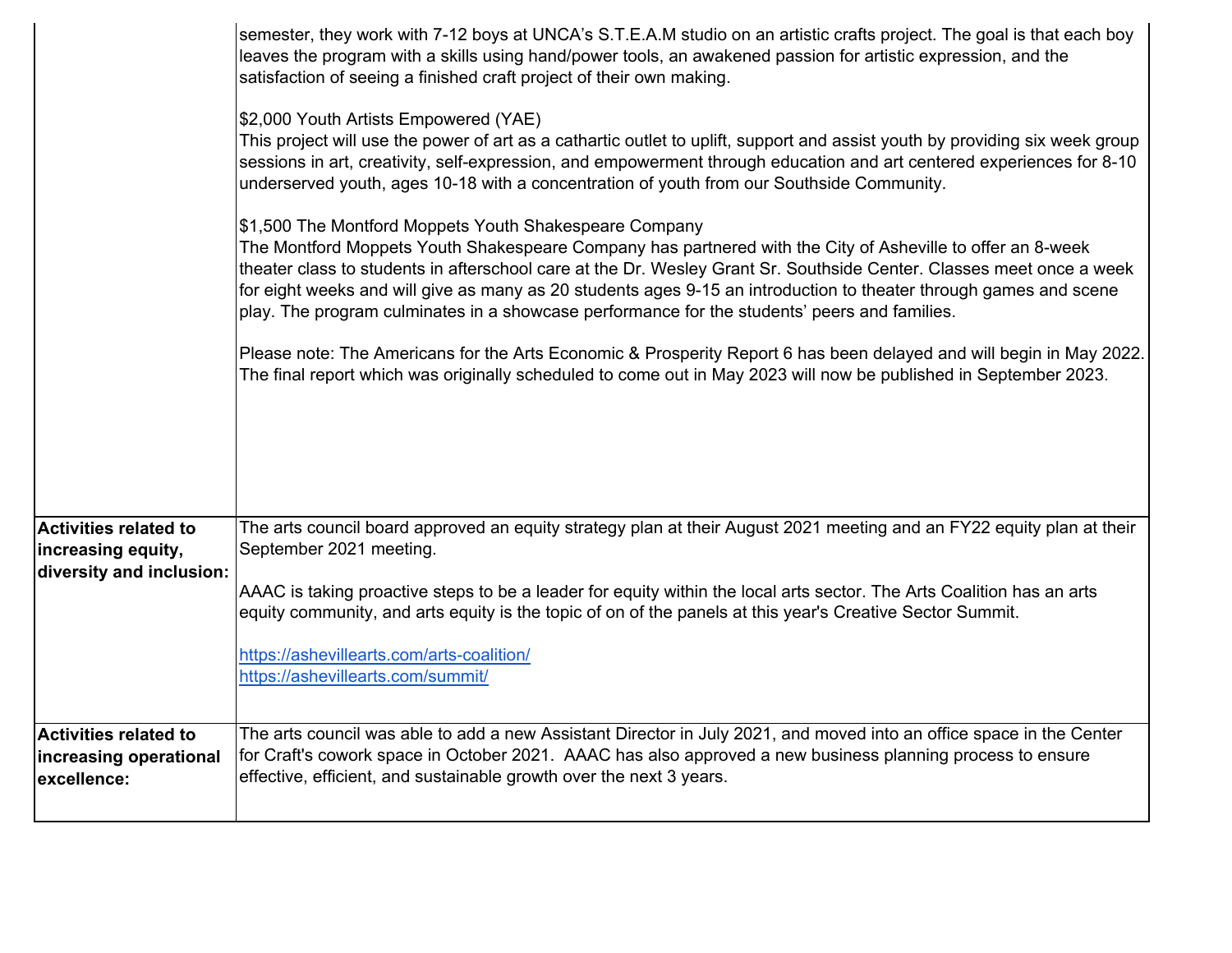# **FY2022 Buncombe County Strategic Partnership Grant Report**

| <b>Organization Name:</b>                | Asheville Area Arts Council                                         |  |  |  |  |  |  |  |
|------------------------------------------|---------------------------------------------------------------------|--|--|--|--|--|--|--|
| <b>Project Name:</b>                     | Community Art InitiativesL Program, Economic Development & Recovery |  |  |  |  |  |  |  |
| <b>Reporting Quarter:</b><br>(Check one) | Quarter 1 (July 1, 2021 - September 30, 2021)                       |  |  |  |  |  |  |  |
|                                          | Quarter 2 (October 1, 2021 - December 31, 2021)                     |  |  |  |  |  |  |  |
|                                          | Quarter 3 (January 1, 2022 - March 31, 2022)                        |  |  |  |  |  |  |  |
|                                          | Quarter 4 (April 1, 2022 - June 30, 2022)                           |  |  |  |  |  |  |  |

### **Progress toward annual goals**

|                                                                                      | Please only include new data for the specific quarter |                  |                  |                  |                  |                 |
|--------------------------------------------------------------------------------------|-------------------------------------------------------|------------------|------------------|------------------|------------------|-----------------|
| <b>Measure</b>                                                                       | <b>Annual Goal</b>                                    | <b>Quarter 1</b> | <b>Quarter 2</b> | <b>Quarter 3</b> | <b>Quarter 4</b> | <b>Progress</b> |
| Number of Arts Build Community Grants<br>supported                                   | 10                                                    |                  |                  |                  |                  |                 |
| Number of Creative Economy Reports published                                         |                                                       |                  |                  |                  |                  |                 |
| Number of Buncombe County nonprofit<br>participants in Arts & Economic Report Survey | 25                                                    |                  |                  |                  |                  |                 |
|                                                                                      |                                                       |                  |                  |                  |                  |                 |
|                                                                                      |                                                       |                  |                  |                  |                  |                 |

#### **Comments:**

AAAC did not fund as many ABC grants as anticipated. Instead we focused on giving meaningful support to the projects we did fund to help ensure their success.

An udpate to the Buncombe County Creative Jobs Report should be published in Q4.

The started date for the Arts & Economic Prosperity Report 6 has been pushed to May 2022.